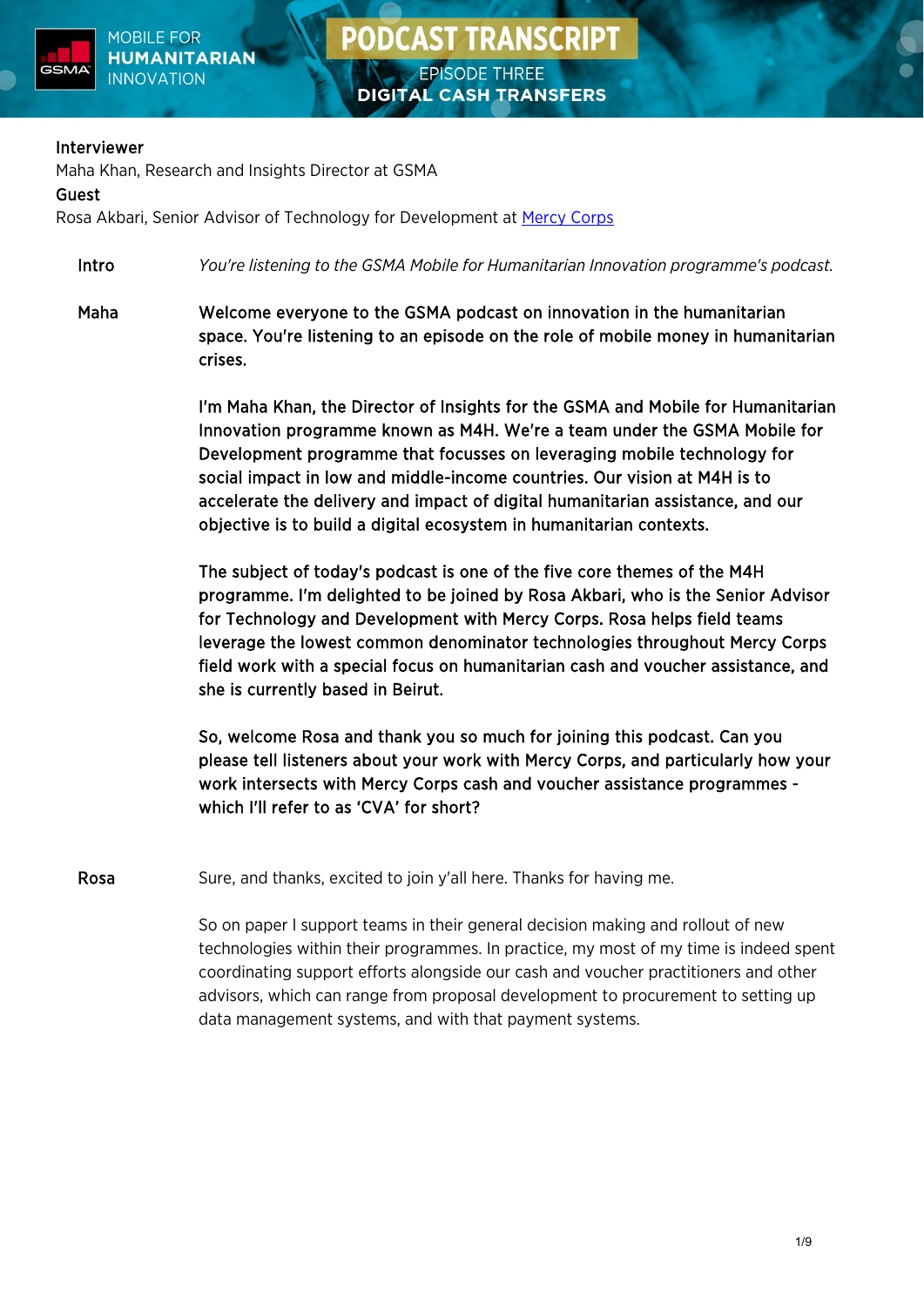

# **PODCAST TRANSCRIPT EPISODE THREE**

**DIGITAL CASH TRANSFERS** 

Over half of our humanitarian programmes are cash based so there's a quite a bit of work to go around. And we've also instituted minimum standards to ensure quality cash programming, which really highlights our desires to optimise information management, strengthen our participant feedback back in the zones, and be consistently assessing local payment providers and products to make sure that we're taking advantage of the most appropriate, and the most secure, payment methods that we can with the appreciation, of course, of the local regulatory environments that we're working in.

Maha Thank you for that, Rosa. Earlier this year in Nairobi the M4H programme launched two handbooks to support mobile network operators (that are called 'MNOs') and humanitarian organisations actually operationalise mobile money enabled CVA.

> And we think that mobile money could be the future of CVA but only in contexts where it makes sense. So for example, when humanitarian organisations and mobile money providers forge long-term partnerships with a shared vision, we've seen successful examples over the last few years, but we've also seen failures and consistent pain points in this space.

So Rosa, in that light I'd really love to understand how Mercy Corps evaluates mobile money against other options when you're rolling out a CVA programme...

Rosa So the decision making process involves a few different elements when we're looking at payment providers and what we call 'transfer mechanisms' because it's not always straight cash that we're giving. Sometimes we are using vouchers, so we say transfer mechanisms. But it's a mix of formal assessments of personal or observed experiences and perceptions as well of what potentially may work, especially if it's never really been used before at scale and humanitarian response.

> To me, I think one of the biggest deciding factors is the local market and the merchant acceptability of the payment type, as well as the participant's preference and really what they trust the most in the form of payment. Is it widely used, is it accepted?

> We consider safety and protection concerns. Will this form of transfer put people in danger or not? Will the intended participant actually receive the form of payment? Which I think is a pretty big consideration and when we're thinking around mobile payments and the provider's maturity in terms of a business and a scale and service provision. Have other organisations used it before? If so, to what scale and how easy is it to contract and support the type of the response that we're really looking for and the expediency of response that we're looking for?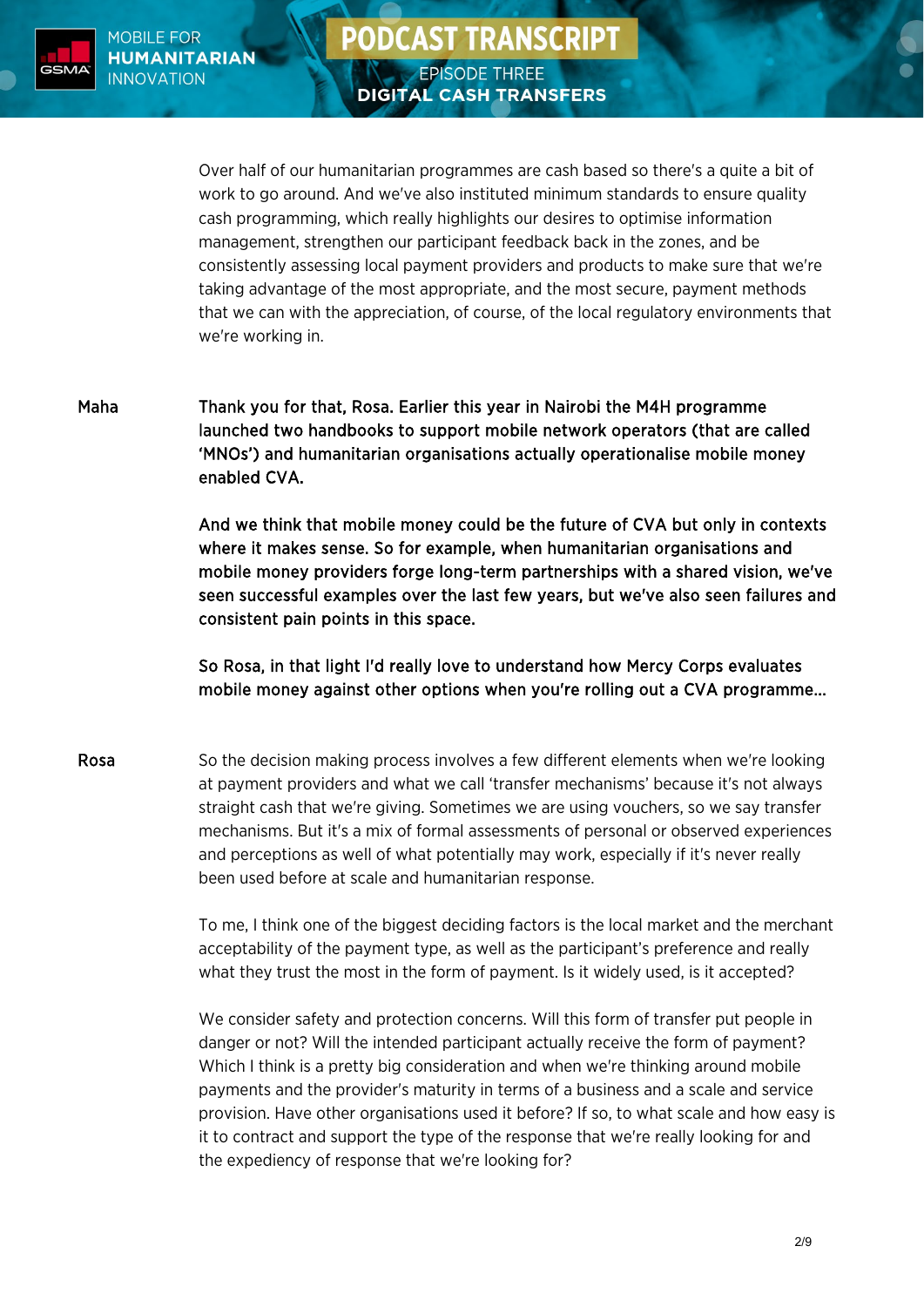

But the newer forms of digital payments which mobile money and most of this context falls under as well, there's also the team's willingness or the perception and the team's willingness to how hard will this actually be? Are we able to take this on in lieu of other payments and actually set up and train people quickly enough on this emerging payment type and how much sensitisation will it take for both the local market as well as really our participants to understand this new form of payment, which sometimes that plays into the speed of the rollout, which again is a pretty big component of whether it's appropriate for emergency and humanitarian response.

**PODCAST TRANSCRIPT** 

**EPISODE THREE** 

**DIGITAL CASH TRANSFERS** 

Maha That's really helpful, and actually leads me to a question. In the handbook that I just mentioned, we discussed that a mobile money CVA programme really requires investment in terms of time and resources, so it could be personnel, or setting up infrastructure, depending on the context and maturity of a mobile money system.

> And I know that Mercy Corps considered using mobile money in Iraq but the existing local Hawala money transfer system is very competitive.

So just wondering, one of the reasons, some of the reasons why you did not end up using mobile money in Iraq?

Rosa So in 2015, Mercy Corps led the creation of the Cash Consortium for Iraq or what we call the 'CCI', where it's comprised of five NGOs, where all five then were considering really the best methods of transfer.

> Most of the NGOs were already doing money transfers at that time using Hawala, and so some of that decision making was actually legacy and there was a comfort and familiarity already using Hawala that was brought into this new consortium model. But with the combination of the NGOs working together, the scale of the response became much larger. So our latest statistic from December 2018 was the combined case load was 75,000 households have been served, which is around 450,000 individuals who have been reached.

> But really if I think back, I think the scale was really a big motivating factor at that time especially, the mobile operators were just starting to roll-out mobile money in the country of Iraq where we're operating is primarily in, well a bulk of it is in, the Kurdish region and then throughout the rest Iraq, but depending on where you were, the maturity and the reach of mobile money really wasn't quite there yet. Especially in the more rural areas and hard to reach areas that, that we were doing our response.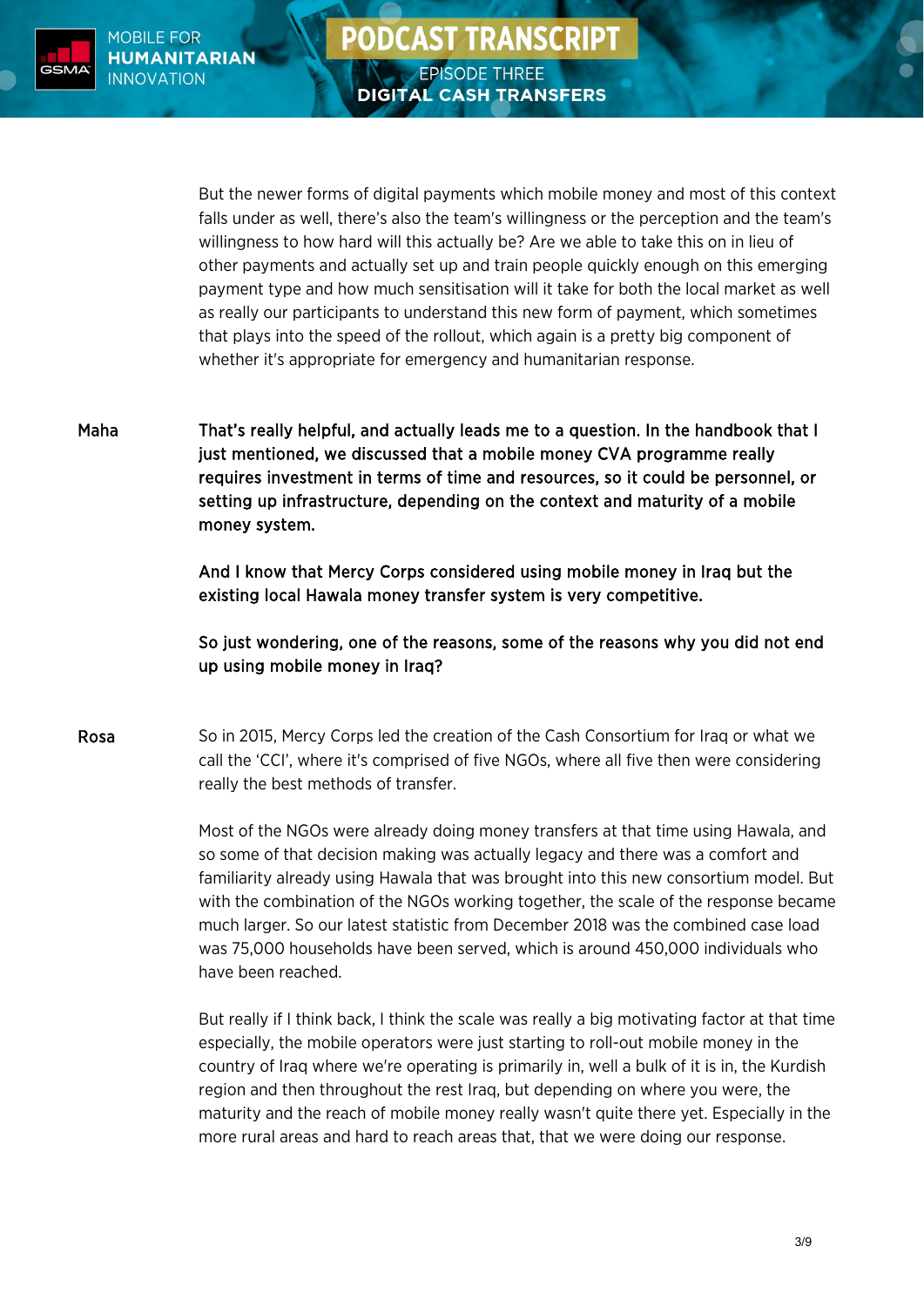

And the quick start up, I mean when you have something like the fall of Mozel, which was in 2014 we really had to be on the ground and very quickly start our programming and if I put myself in the shoes of those who were organising the transfers, they just needed something that worked, that worked then and often they needed a workforce to also help them roll this out.

Which is where I think the informal money transfer agents or the Hawalas really have an added value in that they already had their distribution networks, they're already familiar with the clients and the participants that we were trying to reach, and they could complement our distributions and be there on the ground, actually being there physically distributing the money. Which is a motto that I think the mobile money agents in Iraq at least had started to mature, but at that time they weren't really there yet.

Maha Okay, and so now, given everything you said and thinking about the current situation in Iraq, what incentives do you think Mercy Corps and mobile money providers have to actually build a mobile money ecosystem in the country?

Rosa So some of the, I think, incentives are not traditionally employed during humanitarian response, but I think regardless, they are important and need to happen if you want to grow the mobile money ecosystem or even just the digital payment ecosystem.

> I think focussing on merchants first is really the most strategic entry point. Because if that acceptability is there, then you have the infrastructure and the outlets for participants to then be using their money. And then I think inherently participants will see mobile money and trust that as a valuable form of currency because they can see that they can actually use it in the places that they're going to. So building the trust around the demand comes with actually increasing the supply and that sendability of where mobile money is.

But again, that takes a bit of time. And so when you're thinking about humanitarian response, supporting small and medium sized business owners to take on new forms of payment starts to tread into a bit of economic recovery work and market strengthening work which Mercy Corps does alongside many of our peer organisations, but it might be a bit of a cognitive shift for humanitarian practitioners to start diving into that.

I think participant adoption is actually a little bit easier. Technical literacy, financial literacy are things that we're accustomed to supporting and developing, but I do think that cannot happen in and of itself, that there needs to be a reason why.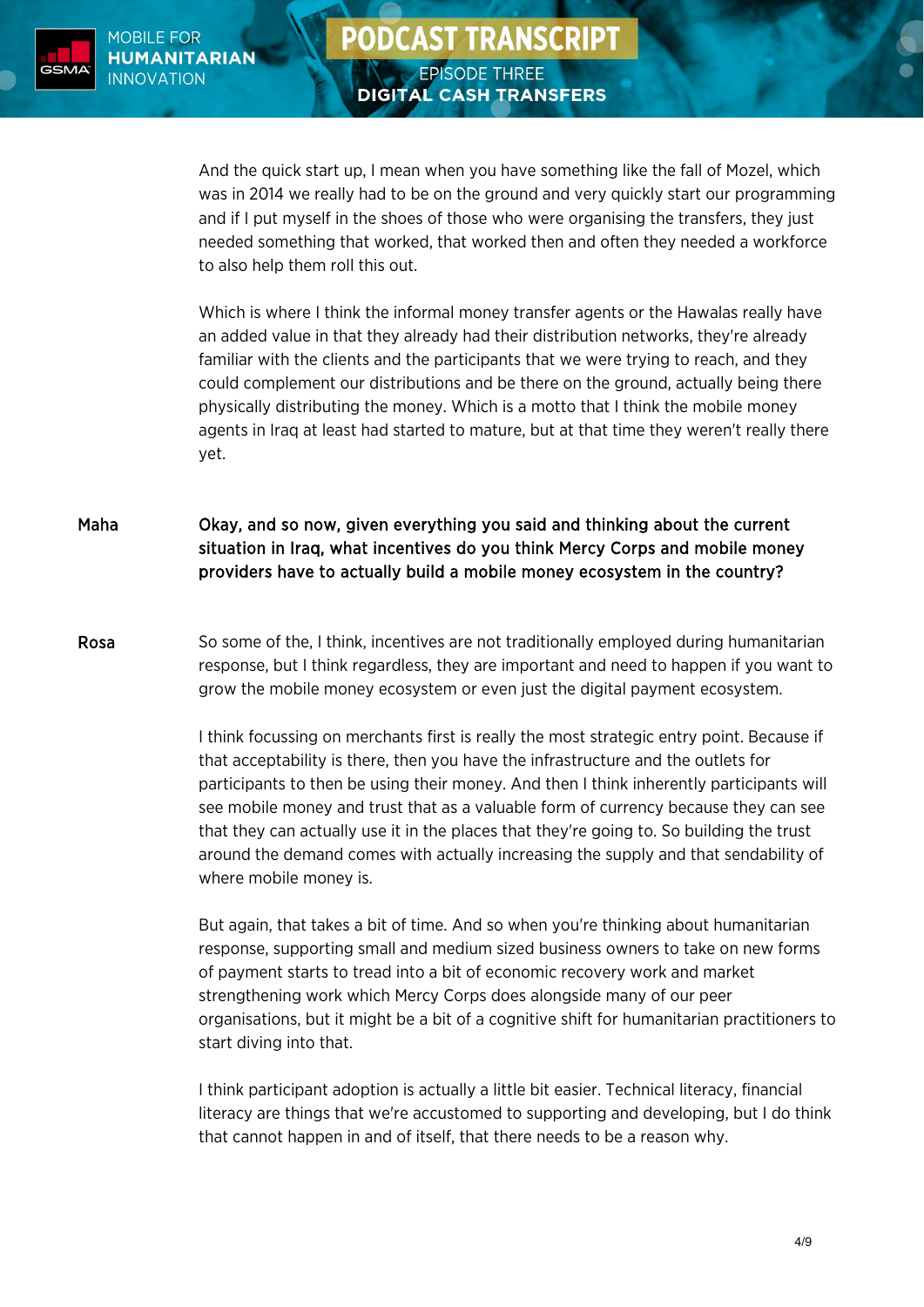

And then as we think about from the contractual and the procurement angles, the trust between the NGO and the client and the provider, the NGO and the mobile network operator, I think can definitely be strengthened, and that's where the preparedness and the pre-crisis work really comes in. I apologise for the term, but it's a bit of reaching across the aisle I guess, on both sides.

**PODCAST TRANSCRIPT** 

**EPISODE THREE** 

**DIGITAL CASH TRANSFERS** 

And for it not to be the mobile operators trying to sell their service to the NGO, and the NGOs not just looking at the MNO as a service provider but really together, how can you think of designing the best type of transfer based programme upfront, and really taking the strengths of both sides and doing that programmatic design together, I think again, isn't that difficult.

We do that with our tech partnerships and everything else. We, even within humanitarian response, I think with the payment providers we definitely can be doing that a lot more, but it just takes a little bit of foresight to build those relationships and create opportunities for that trust to be built.

Maha Okay, I'm glad you bring up participant adoption and trust and you also mentioned building a product so that you can sensitise people.

> And of course we don't want to simply push a technology on our clients or participants as you referred to them, and we would prefer that they're comfortable with the technology and of course they understand the benefits of the technology.

And I'm wondering whose role it is then, with the sensitisation part, or who is best placed to actually run these sensitisation with participants and at what point do you actually conduct these?

Rosa Introducing new payment methods requires guidance and then saying, the example I've often used with explaining to friends even, you know what I'm doing for work is teaching people how to use something like Venmo or TransferWise or PayPal for the first time. It was likely somebody had to show you how to do that and you were a little hesitant even when you press send if the money would even get to the right person. And that's really what role the NGOs are playing with participants. That sensitisation, depending on how complicated the payment method is, usually happens a day or the day of receiving the payment method.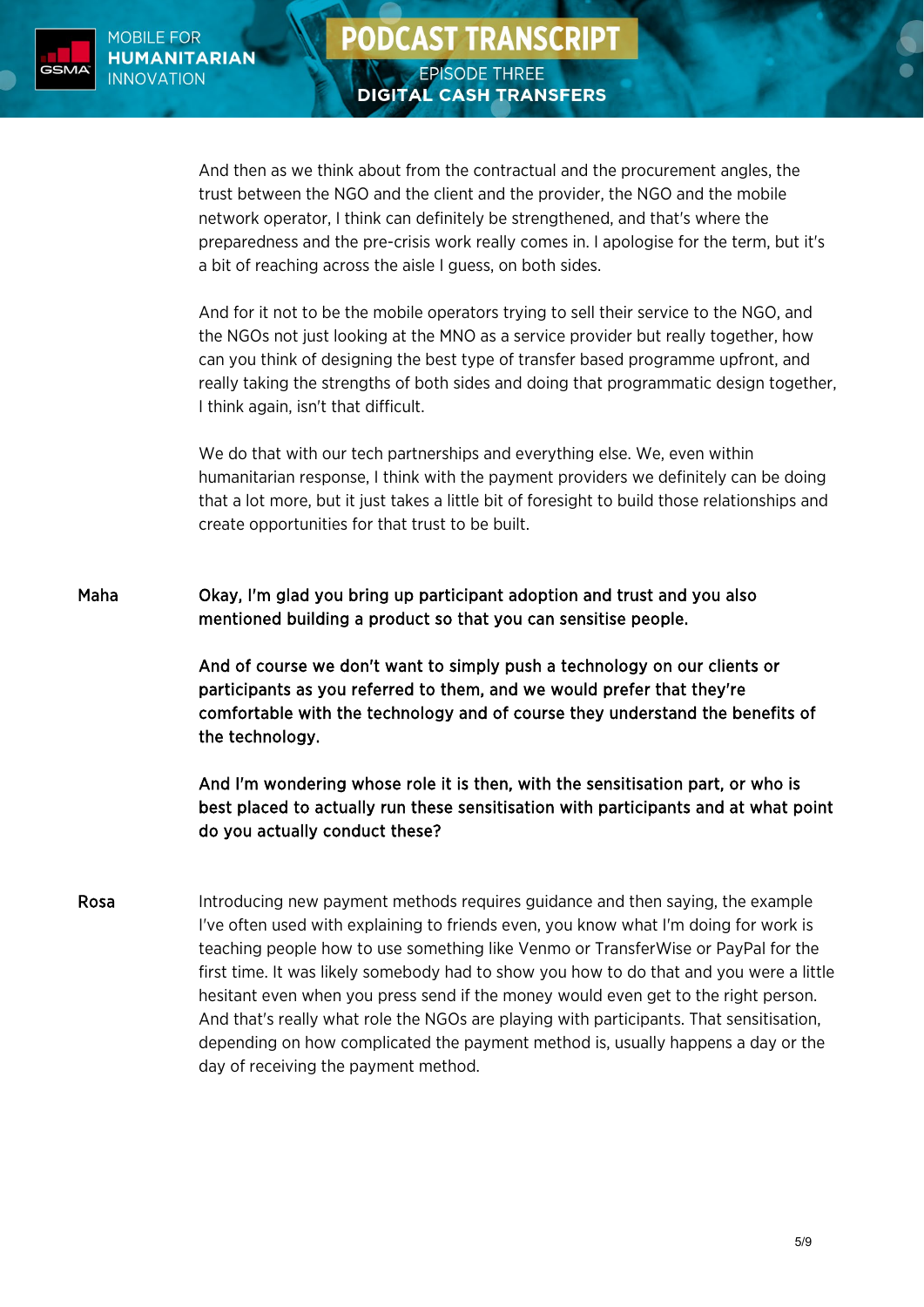

### **PODCAST TRANSCRIPT EPISODE THREE DIGITAL CASH TRANSFERS**

And so I think one easy to visualise is when we do distributions of prepaid ATM cards, which we've done, we've used in Jordan and Columbia, where the sensitisation actually occurs right at the moment of distribution when we distribute the cards, where we explain how pin numbers work, and then anticipating that people will be going to ATMs or potentially large grocery stores, or whatever it may be, that we make sure we have staff on hand who are available to help troubleshoot and help the participants use the card on the days that we anticipate that they'll actually be going and using.

With mobile money that gets a little bit trickier in that there's not a fixed location per se where people are going to like an ATM, but there are money agents obviously and that starts to get into, I think, where that partnership with the mobile operators is quite important.

Where we really as NGOs are quite focussed on the participant side and likewise I think for MNOs there's really doing that same type of sensitisation with the merchants, there's obviously a bit more investment potentially in terms of getting infrastructure into the certain kiosks or stores or whatever it may be, but that similar sensitisation from the local market side, we can lead on the operators to do the same thing in partnership with us.

Maha I'd like to move on to partnerships between humanitarian organisations and mobile money providers.

> In the early days of cash aid delivery, I think that humanitarian organisations thought that mobile money would be a quick, easy and cheap delivery modality with just a simple contract. We're finding out that often this isn't the case and strategic partnerships are really critical and they take additional effort, time, and investment.

> So how do we then create partnerships that help both the sectors align on their respective goals, can spark conversations about innovative products or services that can meet your participants' needs, forge these relationships early and really move beyond contractual relationships?

Rosa So hopefully some operators are listening and I think that anything I'm about to say resonates, then reach out to us.

> But I think there's a lot with that trust element, even between the NGO and the service provider in this case, which is an MNO. It's something that I see regardless of whether we're doing a cash transfer programming or forging a new partnership for other technology enabled solutions.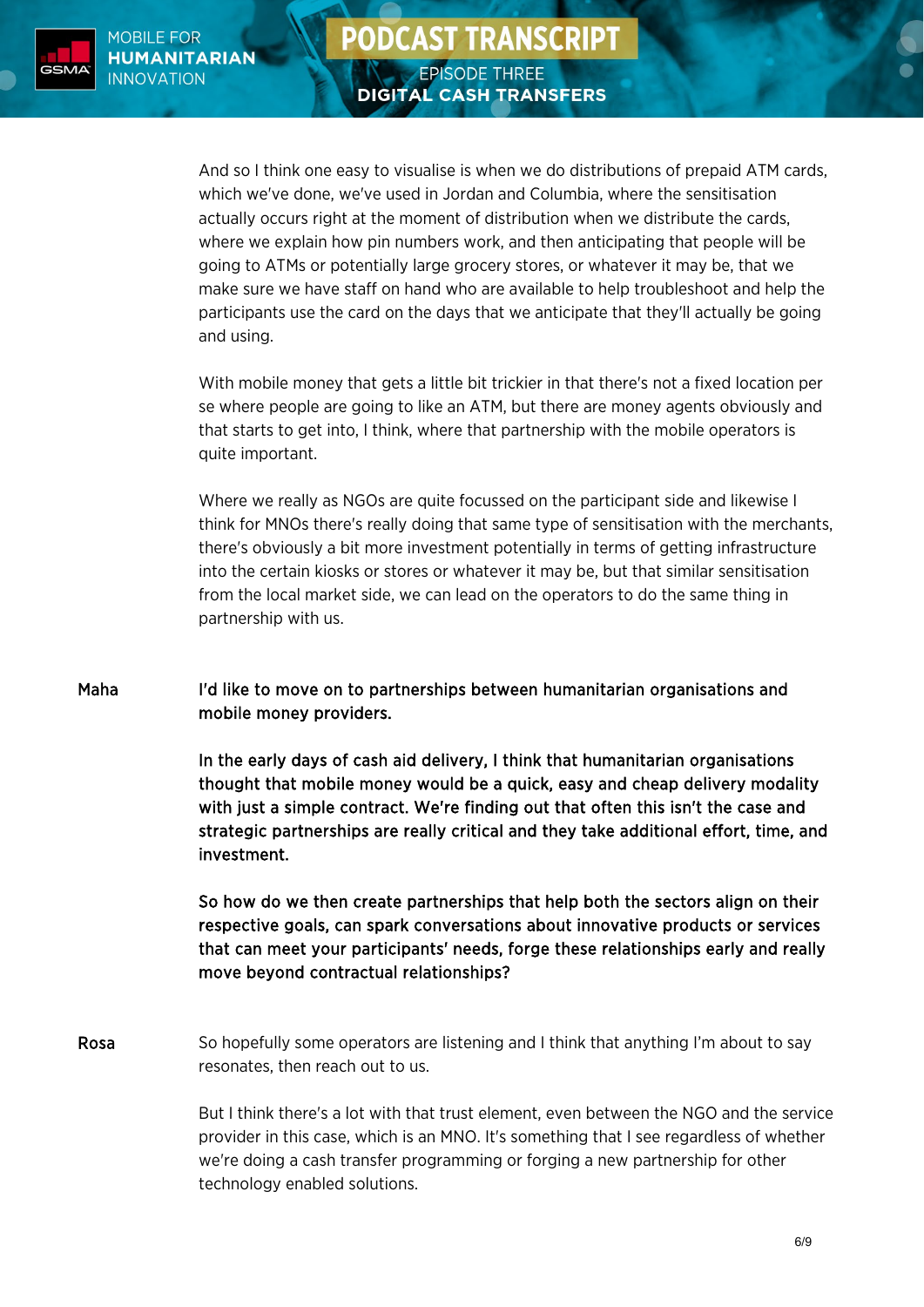

## **PODCAST TRANSCRIPT EPISODE THREE DIGITAL CASH TRANSFERS**

There's a lot of unknown, at least from the NGO side of what it's like to work with a technology provider, with an MNO, and so there's a lot more room to grow and bring better understanding to what the private sector is like, how they operate and how we can best meet in the middle, so to speak.

One way that for cash and voucher assistance, that it's a step that NGOs do anyway regardless of all those assessments that I was mentioning earlier, it might be helpful and actually help the MNOs understand how NGOs operate if some of that opportunity mapping and that assessment was done jointly.

Because right now what's happening is that it's happening asynchronously. So we give some numbers, the MNO gives us numbers back or it gives a map of coverage and then we make decisions by ourselves, where I think we can all actually be around the table making those decisions based on data that we've collected together.

Another minor area where MNOs can likely use as an entry point more often, is increasingly responses and multi-agency responses. You have cash working groups or cash and voucher working groups that are coordinated, often hosted by UN agencies in partnership with an NGO and those are great venues. They meet every couple of weeks, they discuss various things and various challenges on ground.

Again, the MNOs don't have to come and attend every meeting, however, coming every now and again and showing that space I think does help bring that element of trust and familiarity and it allows the NGOs to see that. And I think that that actually can go a really, really long way.

Maha Well that's music to my ears, so thank you for the explanation.

And so my last question for you, Rosa, is that we've talked about Iraq and we've talked about the general challenges in implementing mobile money CVA programmes.

### What about successful mobile money CVA programmes? What do you think has made that work? What have been the ingredients to a successful programme?

Rosa So I had to ask around with my colleagues what they thought were the most successful uses of mobile money, which ended up becoming digital financial services, in a not a typical humanitarian response.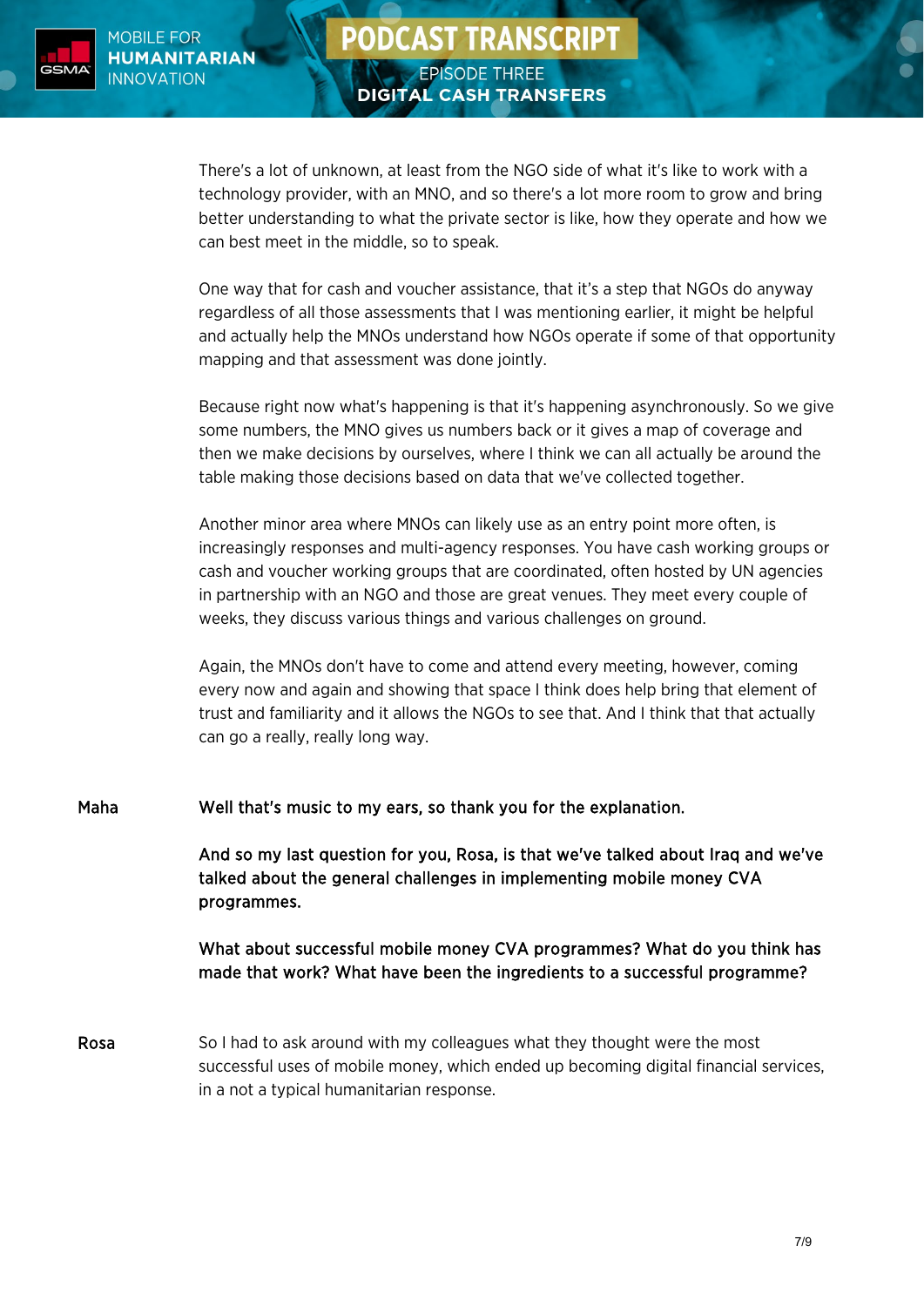

And so Ethiopia was the example that was detailed out for me that it ended up being about a decade long process, where the first thought and ideas to move towards digital payments, mobile money that also include transitions and access to other financial services started with, you know, mobile money wasn't even legal in Ethiopia, so a lot of it was advocacy on the regulatory side to advocate with the government for mobile money to be accepted and then subsequently for microfinance institutions that we were working with to be able to use it.

**PODCAST TRANSCRIPT** 

**EPISODE THREE** 

**DIGITAL CASH TRANSFERS** 

In many of the places where we work now that regulatory hurdle has been overcome, but I still think there are elements of that even, that we need to always remember in certain places where we're working that we see it in, especially in, cash and voucher assistance in humanitarian settings, we see that now in the form of KYC or otherwise.

Once we got the regulatory environment and acceptability and everything there, we did a lot of joint product development and product design with the digital financial service providers to make sure that what was being designed, in this case it was for more agricultural programming for farmers and pastoralist, to make sure that the products and the services being designed actually were relevant and spoke to the clients that we were trying to reach.

Again, that all took quite a long time, but then once we put in all of that leg work, the programme could start at scale. And we didn't need to go back and figure out how to convince people to use things. They came along the journey with us as all this was happening, but it took a lot of time.

And so I do wonder in some of these instances where we're wanting to push mobile money in the humanitarian setting, how do we, we're seeing it, we're anticipating it, how can we replicate this process? It likely won't take 10 years anymore, but it does take a bit of time upfront and how do we really forecast this a bit better so that we can really reduce the lead time but not get caught hitting walls when we're trying to actually implement because we haven't thought, "Okay, actually there's like a legal aspect of this that we can't just work around. We really actually need to advocate with this ministry or this, this government agency in order to move things along."

Maha That's really helpful and it seems that you're saying, you know, there are a couple of ingredients like understanding the landscape, regulatory as well as the maturity of the mobile money ecosystem, the players, partnerships, time investment, et cetera. So that's all been really helpful.

> So Rosa, thank you so much for joining this M4H podcast and thank you to the listeners.